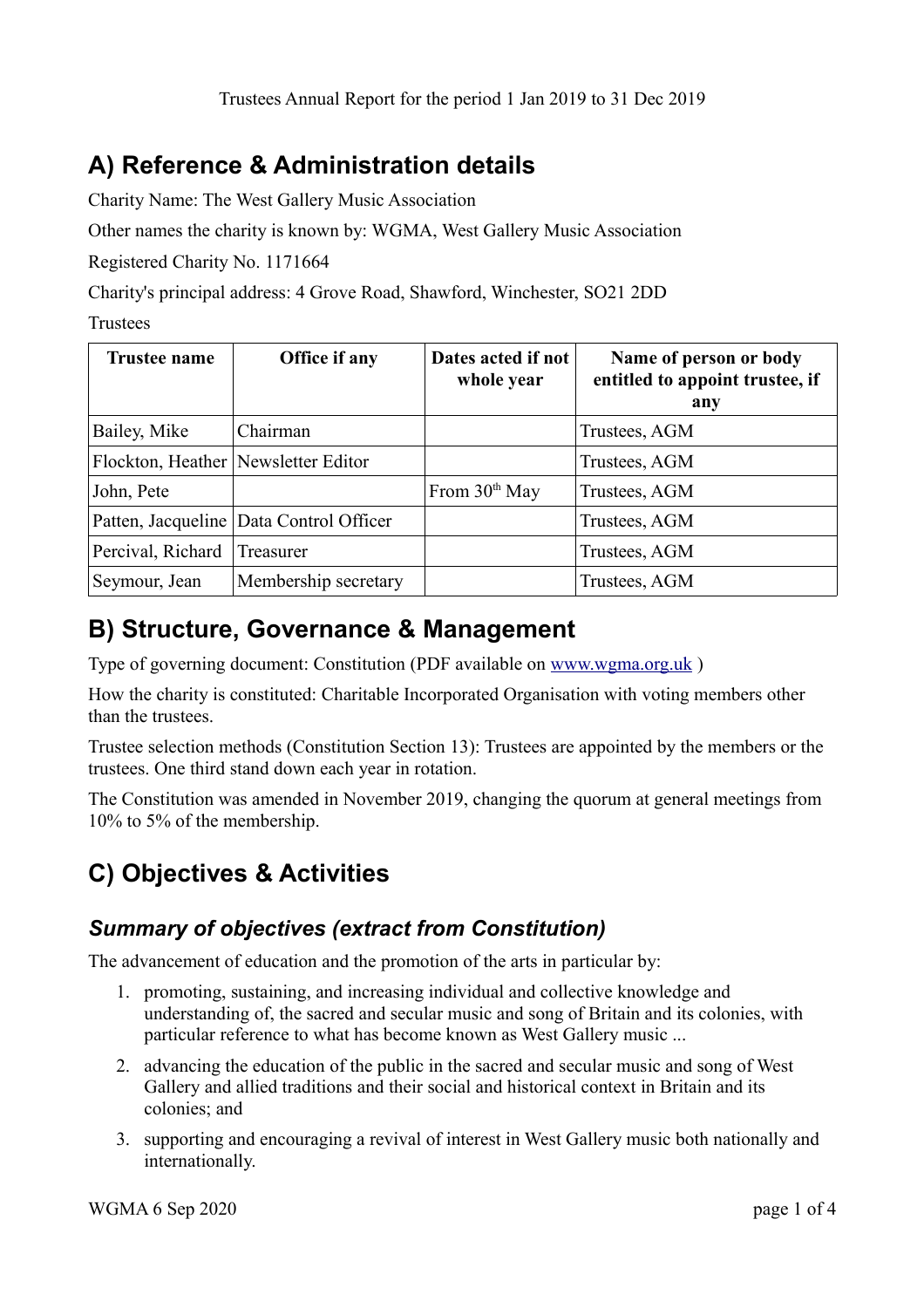#### *Summary of the main activities undertaken for the public benefit*

The trustees having had regard to the guidance issued by the Charity Commission on public benefit, members of the WGMA have organised events, including educational workshops, research meetings, concerts and singing days.

All events are open to the public.

Advance notice of events is publicised in the quarterly newsletter, on the WGMA web site, and by flyers and posters. Reports of events are often included in the newsletter.

Research reports and other editorial articles are included in the newsletter.

Publications including music CDs, music anthologies and text books are available through the web site.

### *Legacy Policies in effect, formally adopted 12 Jan 2018*

Policy 140723 Grants to assist funding of workshops ( PDF on [www.wgma.org.uk](http://www.wgma.org.uk/) )

Policy 120801 Grants to assist attendance at WGMA events ( PDF on [www.wgma.org.uk](http://www.wgma.org.uk/) )

140616 Terms of Reference Research subcommittee

120613 WGMA Job Specification – Music Director ( PDF on [www.wgma.org.uk](http://www.wgma.org.uk/) )

# **D) Significant events, Achievements & Performance**

Honorary Vice President Dr Francis Roads contributed an article to "The Consort" on "The Origins of West Gallery Music", covering in detail 1700-1740.

The web site calendar was maintained throughout the year with notices of forthcoming events. We are grateful to Tony Singleton for his voluntary efforts as Webmaster.

The second Annual General Meeting and Singing Day commenced on  $12<sup>th</sup>$  May 2019 in Derby, hosted for a second time by the Amber Valley Quire. The required quorum of 10% not being achieved, the AGM was adjourned until  $30<sup>th</sup>$  May 2019. At the resumed meeting there were 5 trustees and 2 members present. Proxy voting was enabled for the first time, providing 57 proxy votes. All agenda items were carried, including the appointment of Pete John as trustee. The singing day was a success.

The newsletter was published at the equinoxes and solstices, thanks to editor Heather Flockton. In addition to notice of and minutes of the AGM, the content can be broken down approximately as follows:

| <b>Issue</b>  | <b>Notice of Future</b><br>Events | <b>Singing Event and Quire</b><br><b>Reports</b> | <b>Reports</b> | <b>Workshop   Research Reports   Other  </b> |  |
|---------------|-----------------------------------|--------------------------------------------------|----------------|----------------------------------------------|--|
| <b>Spring</b> |                                   |                                                  |                |                                              |  |
| Summer        |                                   |                                                  |                |                                              |  |
| <b>Autumn</b> | 26                                |                                                  |                |                                              |  |
| Winter        |                                   | 14                                               |                |                                              |  |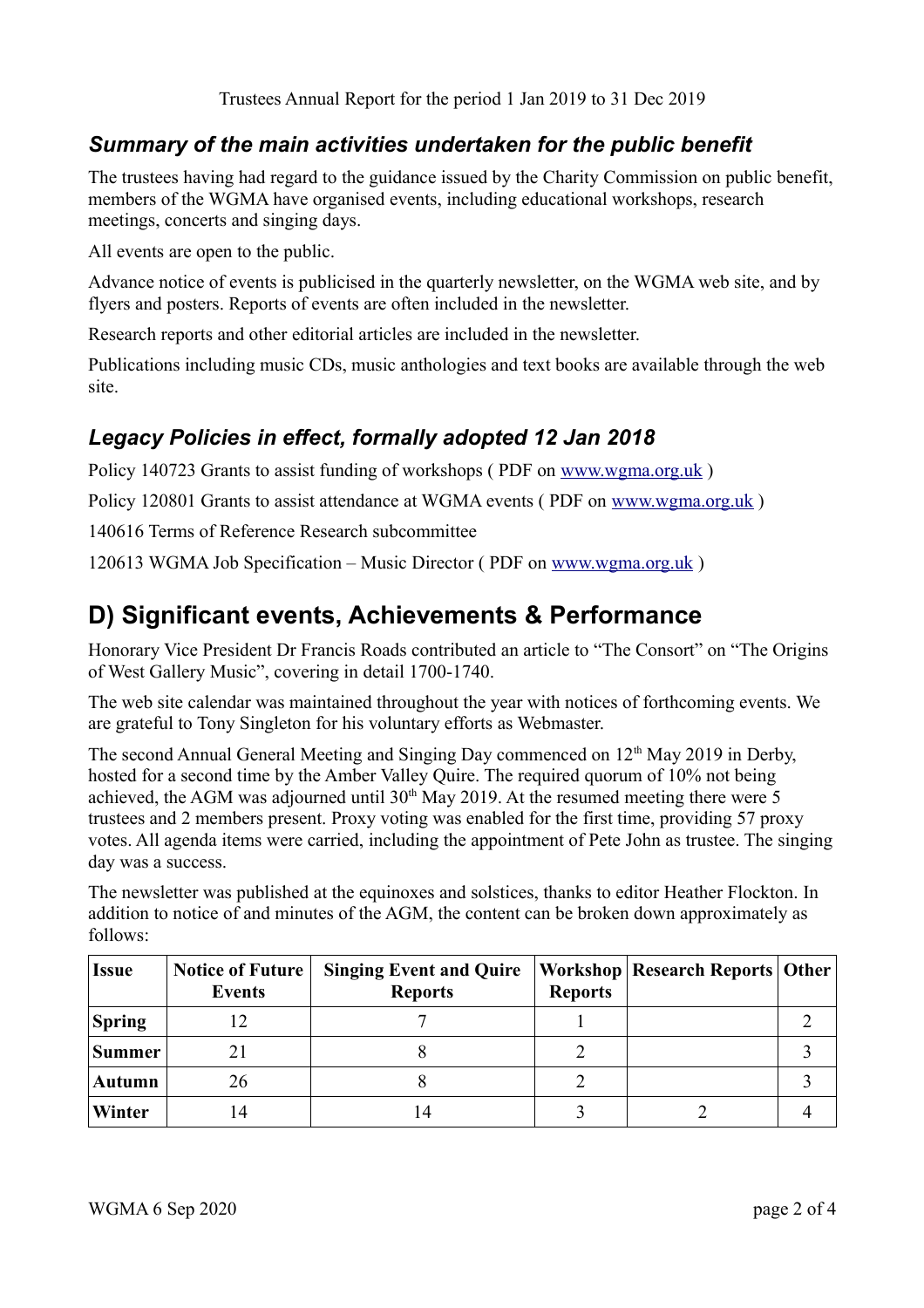Trustees Annual Report for the period 1 Jan 2019 to 31 Dec 2019

Workshops attended by significant numbers of non-members were, among others:

in Soberton, Hampshire for the Folk Association of South Hampshire,

in Ruishton, Somerset, the  $17<sup>th</sup>$  "South West Quires Day",

in Lewes, East Sussex, the 53<sup>rd</sup> and 54<sup>th</sup> "Three Quires Days",

in Byfield, Northamptonshire, "Mid-shires Quires Day",

in Wymondham, Norfolk, "With Heart and Voice Open Workshop Day",

in Sidmouth, Devon as part of the Sidmouth Folk Festival week,

and "Sing Birmingham".

A new anthology of music, "Seaside Harmony", was published in August, and first used in the Sidmouth Folk Festival, where singing to the public is now established as a traditional, regular event.

The London Gallery Quire has created a YouTube channel, with new recordings added from time to time.

All of the above, and the many other projects and events, all depend on volunteers to organise. Some volunteers are members, and some friends. The WGMA is grateful to all.

| <b>Quire</b>                 | concerts       | other          |                                  |
|------------------------------|----------------|----------------|----------------------------------|
| Amber Valley                 | $\overline{2}$ | $\overline{2}$ | Our choir contacts were          |
| Beaminster                   | $\overline{5}$ | $\mathbf{1}$   | invited to give approximate      |
| <b>Bristol Harmony</b>       | 8              | $\overline{2}$ | counts for the year of concerts  |
| Called to be Saints          | $\overline{4}$ |                | and other events for the         |
| Chiltern                     | $\overline{5}$ | $\overline{2}$ | benefit of the public. Most      |
| <b>Christminster Singers</b> | $\mathbf{1}$   | $\mathbf{1}$   | choirs responded, as shown in    |
| Gladly Solemn Sound          | 10             |                | the table.                       |
| <b>Grace Darling Singers</b> | 1              |                |                                  |
| Greenwood                    | 6              |                | This is not at all a             |
| Immanuel's Ground            | $\overline{3}$ | $\overline{2}$ | competition! Each choir is       |
| John Moore                   | $\overline{5}$ | $\overline{2}$ | subject to its own local         |
| Larks of Dean                | $\overline{3}$ |                | circumstances, so                |
| London                       | 8              |                | comparisons are not justified.   |
| Madding Crowd                | $\overline{7}$ | 3              | What is clear is that choirs are |
| Marsh Warblers               | $\overline{3}$ | $\overline{2}$ | doing a great deal to present    |
| Norfolk                      | 1              | $\mathbf{1}$   | to and educate the public.       |
| Purbeck Village              | 12             | 1              |                                  |
| Ridgeway                     | 6              |                |                                  |
| Shropshire Harmony           | 1              |                |                                  |
| <b>Sussex Harmony</b>        | 10             | $\mathbf{1}$   |                                  |
| <b>Thomas Clark</b>          | 1              |                |                                  |
| Tranter's Party              | $\mathbf 1$    |                |                                  |
| <b>Tuesday Occasionals</b>   | $\mathbf{1}$   |                |                                  |
| Village                      | 10             |                |                                  |
| Vital Spark                  | 5              |                |                                  |
| Washaway                     | $\overline{5}$ | $\mathbf{1}$   |                                  |
| WGQ (Devon)                  | $\mathbf{1}$   | $\mathbf{1}$   |                                  |
| <b>Wolds Apart</b>           | 1              |                |                                  |
| totals                       | 126            | 22             |                                  |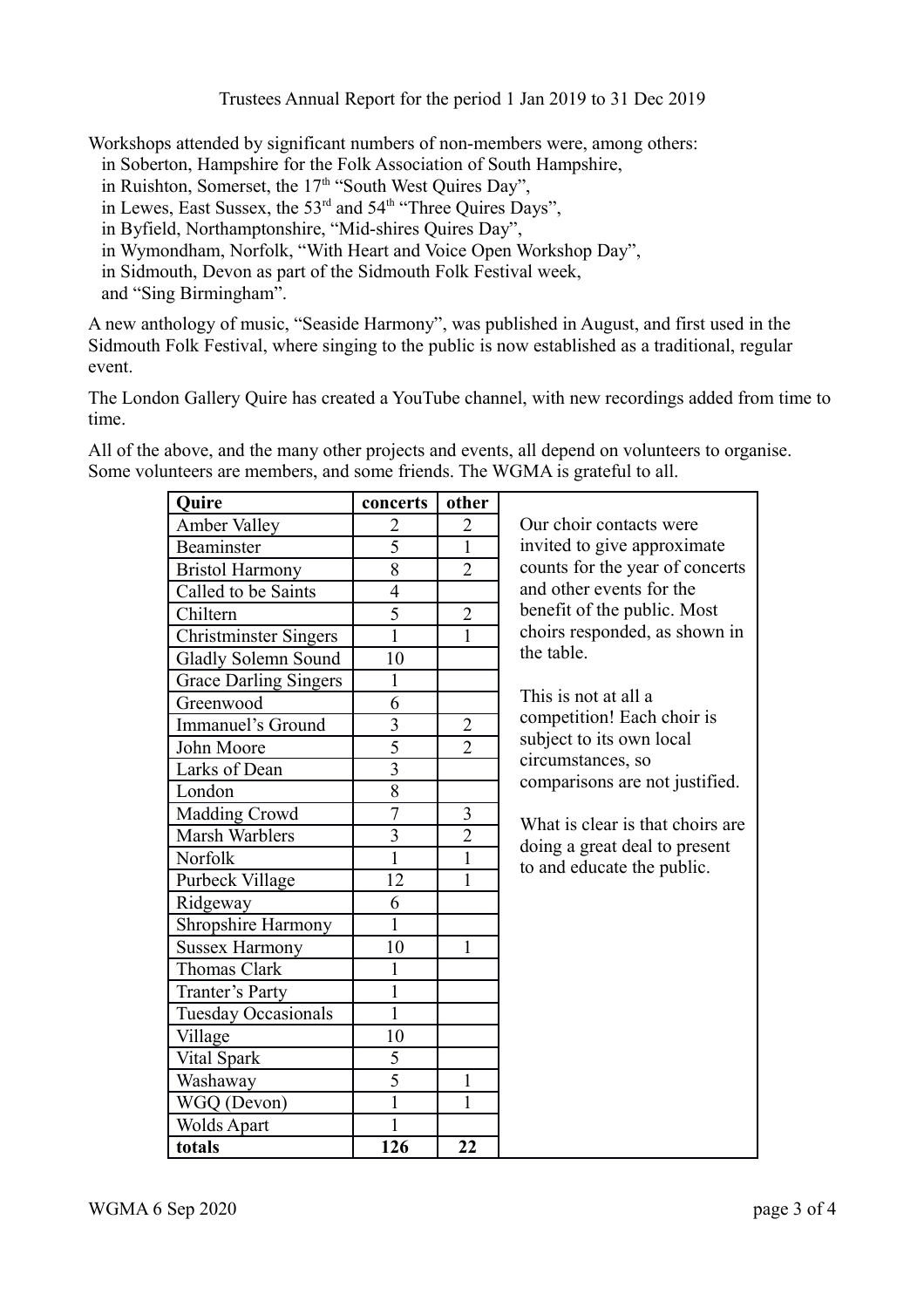Trustees Annual Report for the period 1 Jan 2019 to 31 Dec 2019

## **E) Financial Review**

The only events organised by and for the WGMA were the AGM Singing Day, which was free to all to attend, and the November meeting in Sidmouth.

No funds are in deficit.

Principal income is from members' subscriptions, from attendances at events (which are budgeted to break even), and from a small volume of sales of music anthologies, books and recordings.

## **F) Other optional information**

Other volunteers who help the WGMA are Zuzanna Forster, member and Financial Scrutineer, and non-members Diane Kingston and Rodney Skinner who volunteered as independent scrutineers of postal & email voting.

We are sorry to record that "Wolds Apart", our choir in Humberside, has disbanded. We hope that members will find other rewarding opportunities in the area.

### **G) Declaration**

The trustees declare that they have approved the trustees' report above.

Signature:

Full name: Michael Casson Bailey Position: Chairman Date: 6 September 2020

Signature:

My Seymour

Full name: Marcia Jean Seymour **Position: Trustee** Date: 6 September 2020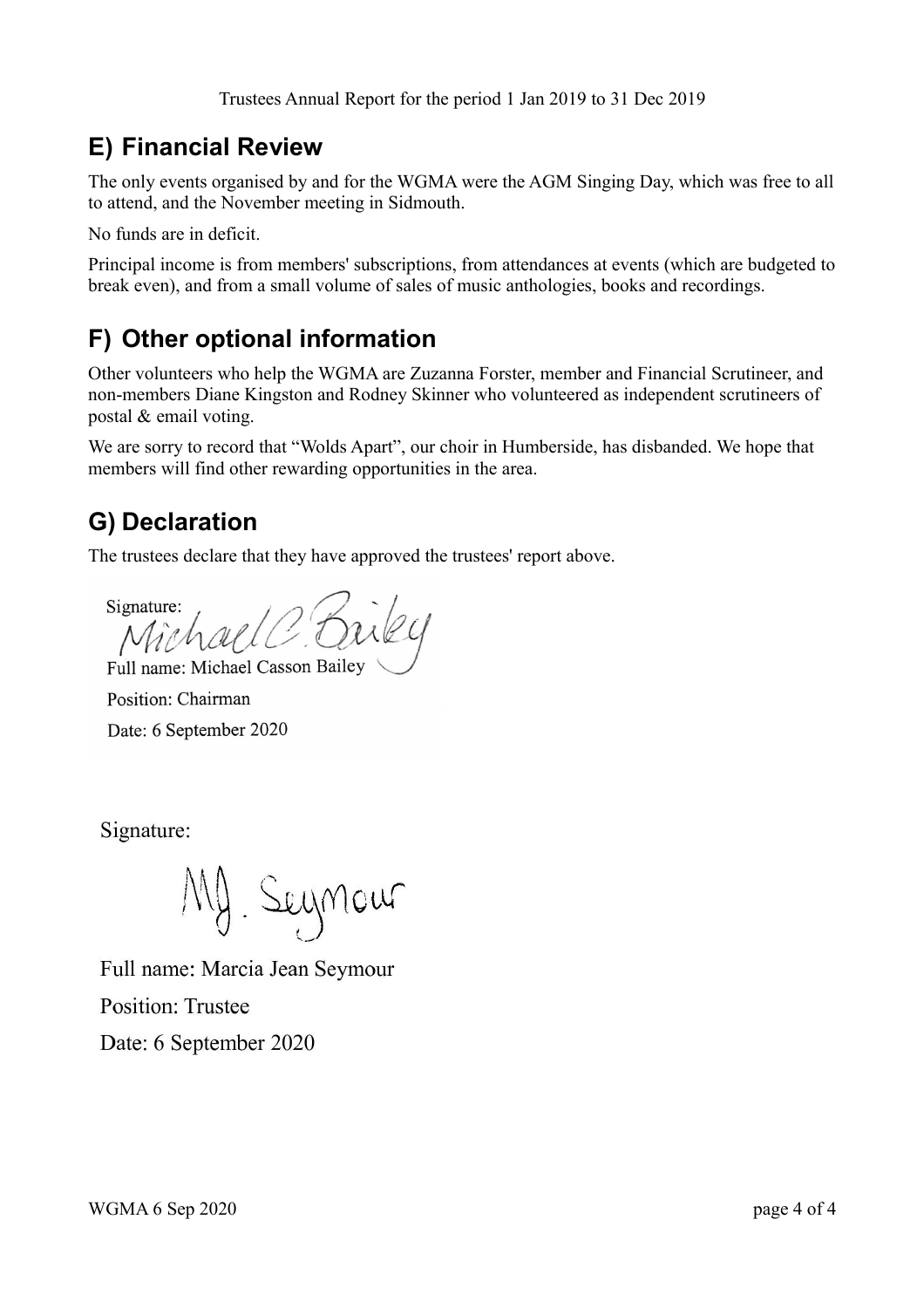| <b>The West Gallery Music Association</b><br><b>Income Statement</b> |                                |          |                                |          |
|----------------------------------------------------------------------|--------------------------------|----------|--------------------------------|----------|
| Year ended 31 December 2019                                          | Year ended 31 December<br>2019 |          | Year ended 31 December<br>2018 |          |
| <b>Income</b>                                                        | £                              | £        | £                              | £        |
| Subscriptions                                                        |                                | 3,821.00 |                                | 3,859.00 |
| <b>Autumn weekend</b><br>Sidholme 2019                               |                                |          |                                |          |
| Income                                                               | 15,823.00                      |          |                                |          |
| Expense                                                              | 15,710.54                      |          | 0.00                           |          |
| Surplus                                                              | 112.46                         |          | 0.00                           |          |
| <b>Net event income surplus</b>                                      |                                | 112.46   |                                | 0.00     |
| <b>Merchandise</b>                                                   |                                |          |                                |          |
| <b>Sales</b>                                                         | 920.75                         |          | 762.74                         |          |
| Cost of sales                                                        | 733.42                         |          | 197.24                         |          |
| Net merchandise income                                               |                                | 187.33   |                                | 565.50   |
| <b>Interest on Deposit Accounts</b>                                  |                                | 78.58    |                                | 36.13    |
| Total income/(net costs)                                             |                                | 4,199.37 |                                | 4,460.63 |
| <b>Expenditure</b>                                                   |                                |          |                                |          |
| Web Site                                                             | 158.26                         |          | 216.19                         |          |
| Newsletter                                                           | 1,649.91                       |          | 1,712.62                       |          |
| Paypal fees                                                          | 6.67                           |          | 2.29                           |          |
| Liability Insurance                                                  | 80.00                          |          | 80.00                          |          |
| Meeting room                                                         | 319.00                         |          | 236.00                         |          |
| Cost of meetings                                                     | 527.21                         |          | 297.56                         |          |
| Research meetings                                                    | 158.76                         |          | $\overline{a}$                 |          |
| WGMA publicity & membership leaflet                                  | 0.00                           |          | 0.00                           |          |
| <b>Total expenditure</b>                                             |                                | 2,899.81 |                                | 2,859.70 |
| <b>Surplus for the year</b>                                          |                                | 1,299.56 |                                | 1,600.93 |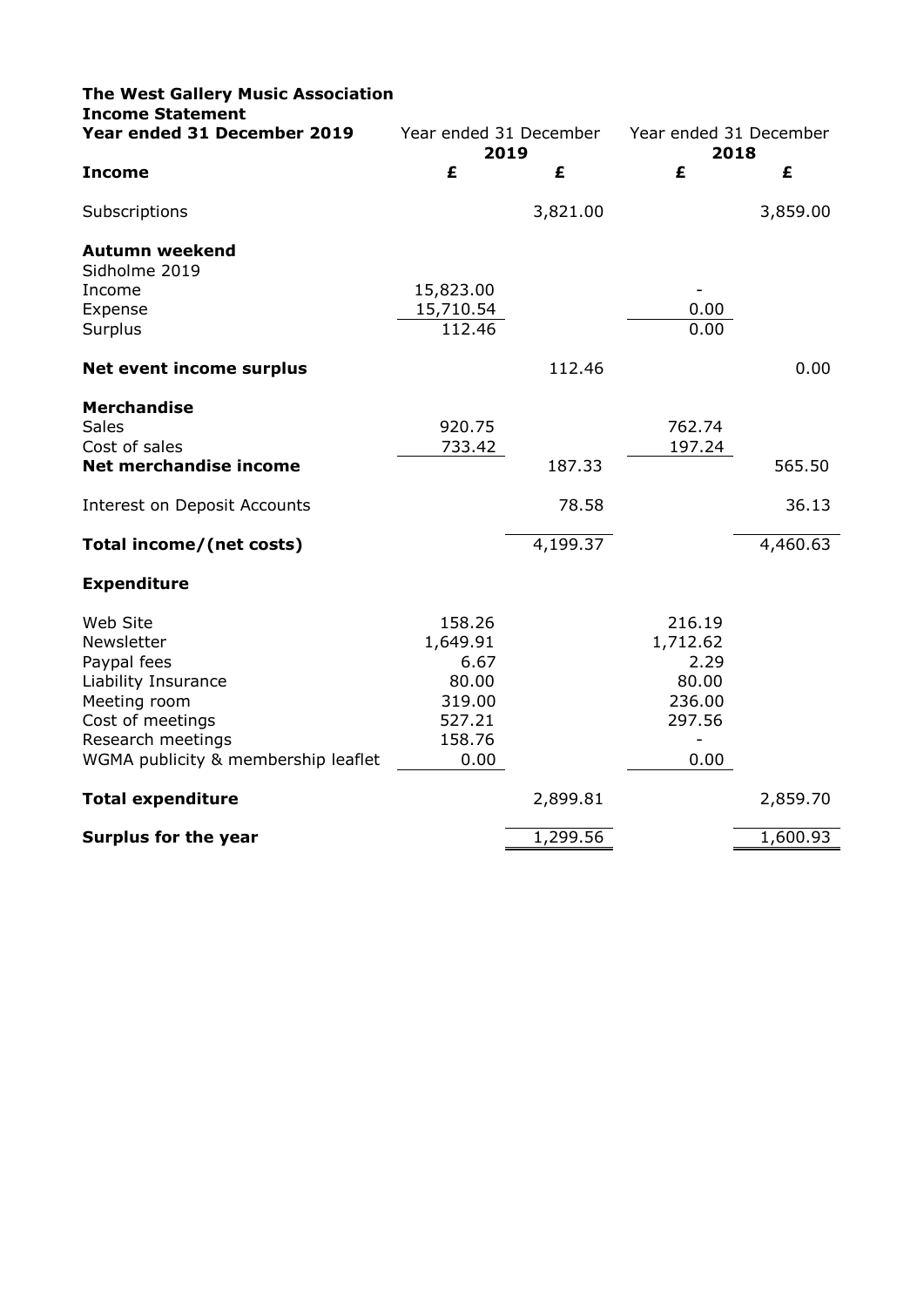### **The West Gallery Music Association Balance Sheet**

|                                                                                                          | 31 December<br>2019                | <b>31 December</b><br>2018         |
|----------------------------------------------------------------------------------------------------------|------------------------------------|------------------------------------|
|                                                                                                          | £                                  | £                                  |
| Inventory of books                                                                                       | 594.10                             | 173.24                             |
| Deposits for future events                                                                               |                                    | 100.00                             |
| Other debtors                                                                                            |                                    |                                    |
| Cash balances<br><b>Current Account</b><br><b>Business Saver Account</b>                                 | 2,558.44<br>30,078.58              | 8,318.44<br>24,189.88              |
| Less income for future events                                                                            | 0.00                               | (850.00)                           |
| Total assets                                                                                             | 33,231.12                          | 31,931.56                          |
| Represented by:                                                                                          |                                    |                                    |
| Accumulated fund brought forward<br>Surplus/(deficit) for the period<br>Accumulated fund carried forward | 31,931.56<br>1,299.56<br>33,231.12 | 30,318.57<br>1,612.99<br>31,931.56 |
|                                                                                                          |                                    |                                    |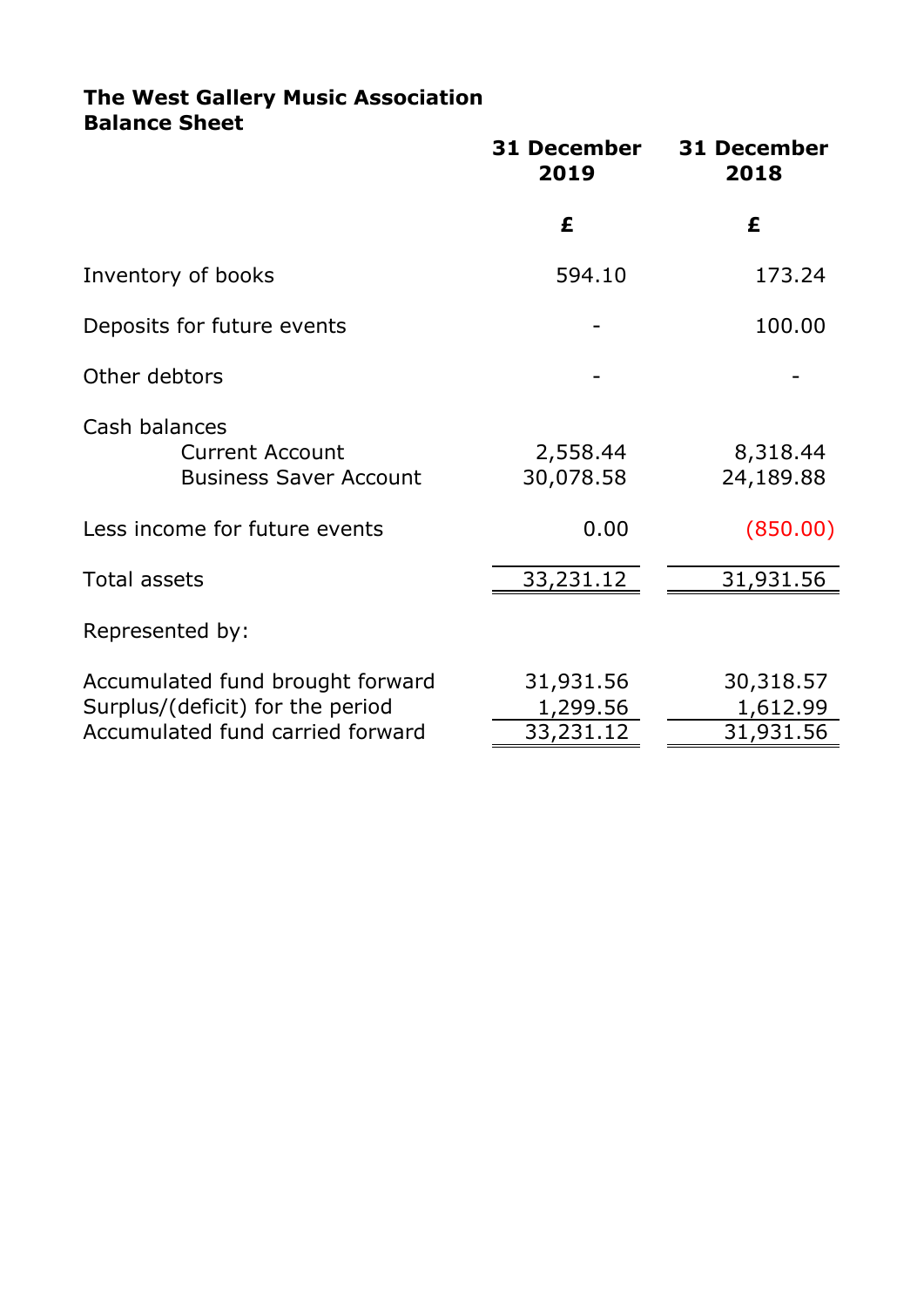| <b>The West Gallery Music Association</b><br><b>Income Statement</b> |                                |          |                                |          |
|----------------------------------------------------------------------|--------------------------------|----------|--------------------------------|----------|
| Year ended 31 December 2019                                          | Year ended 31 December<br>2019 |          | Year ended 31 December<br>2018 |          |
| <b>Income</b>                                                        | £                              | £        | £                              | £        |
| Subscriptions                                                        |                                | 3,821.00 |                                | 3,859.00 |
| <b>Autumn weekend</b>                                                |                                |          |                                |          |
| Sidholme 2019                                                        |                                |          |                                |          |
| Income                                                               | 15,823.00                      |          |                                |          |
| Expense                                                              | 15,710.54                      |          | 0.00                           |          |
| Surplus                                                              | 112.46                         |          | 0.00                           |          |
| Net event income surplus                                             |                                | 112.46   |                                | 0.00     |
| <b>Merchandise</b>                                                   |                                |          |                                |          |
| <b>Sales</b>                                                         | 920.75                         |          | 762.74                         |          |
| Cost of sales                                                        | 733.42                         |          | 197.24                         |          |
| Net merchandise income                                               |                                | 187.33   |                                | 565.50   |
| <b>Interest on Deposit Accounts</b>                                  |                                | 78.58    |                                | 36.13    |
| Total income/(net costs)                                             |                                | 4,199.37 |                                | 4,460.63 |
| <b>Expenditure</b>                                                   |                                |          |                                |          |
| Web Site                                                             | 158.26                         |          | 216.19                         |          |
| Newsletter                                                           | 1,649.91                       |          | 1,712.62                       |          |
| Paypal fees                                                          | 6.67                           |          | 2.29                           |          |
| Liability Insurance                                                  | 80.00                          |          | 80.00                          |          |
| Meeting room                                                         | 319.00                         |          | 236.00                         |          |
| Cost of meetings                                                     | 527.21                         |          | 297.56                         |          |
| Research meetings                                                    | 176.40                         |          | $\blacksquare$                 |          |
| WGMA publicity & membership leaflet                                  | 0.00                           |          | 0.00                           |          |
| <b>Total expenditure</b>                                             |                                | 2,917.45 |                                | 2,859.70 |
| <b>Surplus for the year</b>                                          |                                | 1,281.92 |                                | 1,600.93 |